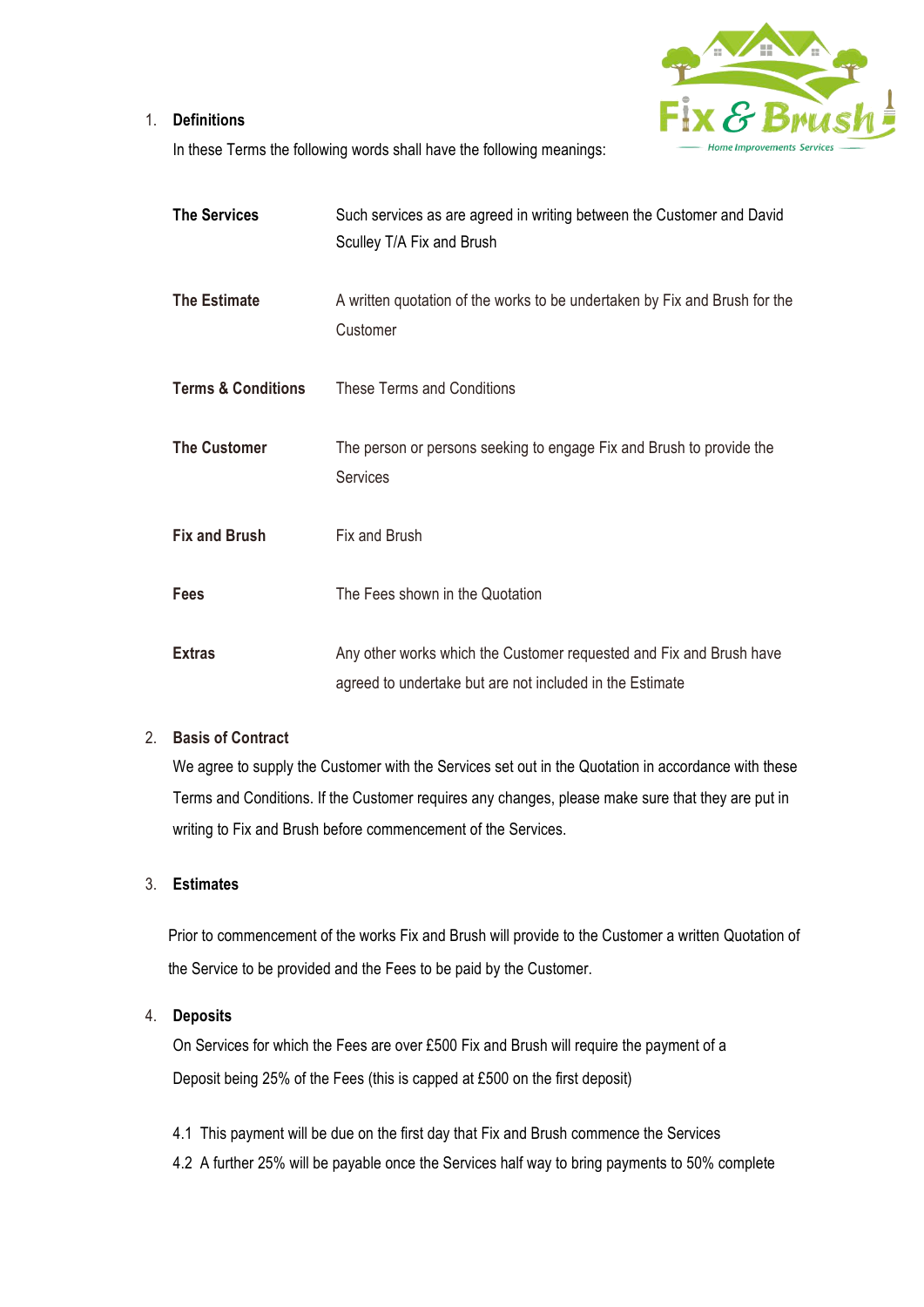### 5. **Customer Obligations and Warranties**

- 5.1 The Customer warrants that:
	- 5.1.1 They are
		- 5.1.1.1 either the owner of the premises in which the Services will take place; or
		- 5.1.1.2 entitled to commission the Services without the consent of a third party/landlord or
		- 5.1.1.3 is a tenant that has obtained all the necessary consents and/or waivers from the landlord of the premises for the Services to be carried out.

Fix and Brush shall not be required to enquire into the due process of the procedures in each instance;

- 5.1.2 has and shall maintain the necessary permissions, authorisations, consents or waivers for the Services to be carried out; and
- 5.1.3 shall cooperate with Fix and Brush and respond promptly to Fix and Brush's request to provide direction, information, approvals, authorizations or decisions that are reasonably necessary for Fix and Brush to perform the Services.
- 5.2 The customer shall provide access to Fix and Brush to provide the Services

## 6. **Snagging**

The Customer will be required to complete a "Job Sign-Off Form" to confirm that they are happy with the Services completed, this will include any snagging/checks that have been raised with Fix and Brush. Fix and Brush will complete any snagging in a timely manner, however any calls for 'snagging' after this form is signed may incur further charges. Charges will not occur if services provided are faulty or not of reasonable professional standard.

## 7. **Fees and Payment**

- 7.1 The Customer shall pay to Fix and Brush the fee for the supply of the Services and Extras (if any) less any deposit on completion of the Services
- 7.2 Unless otherwise stated in writing by us, the Fee and all other prices and charges are not liable to VAT.
- 7.3 Save as otherwise agreed in writing by Fix and Brush, the Customer will pay Fees and Extras, without deduction or set-off on satisfactory completion on receipt of invoice. This does not exclude customers legal right if there is a dispute.
- 7.4 If the Customer does not pay the Fees and Extras in accordance with clause 7.3 then Fix and Brush reserve the right to charge the greater of: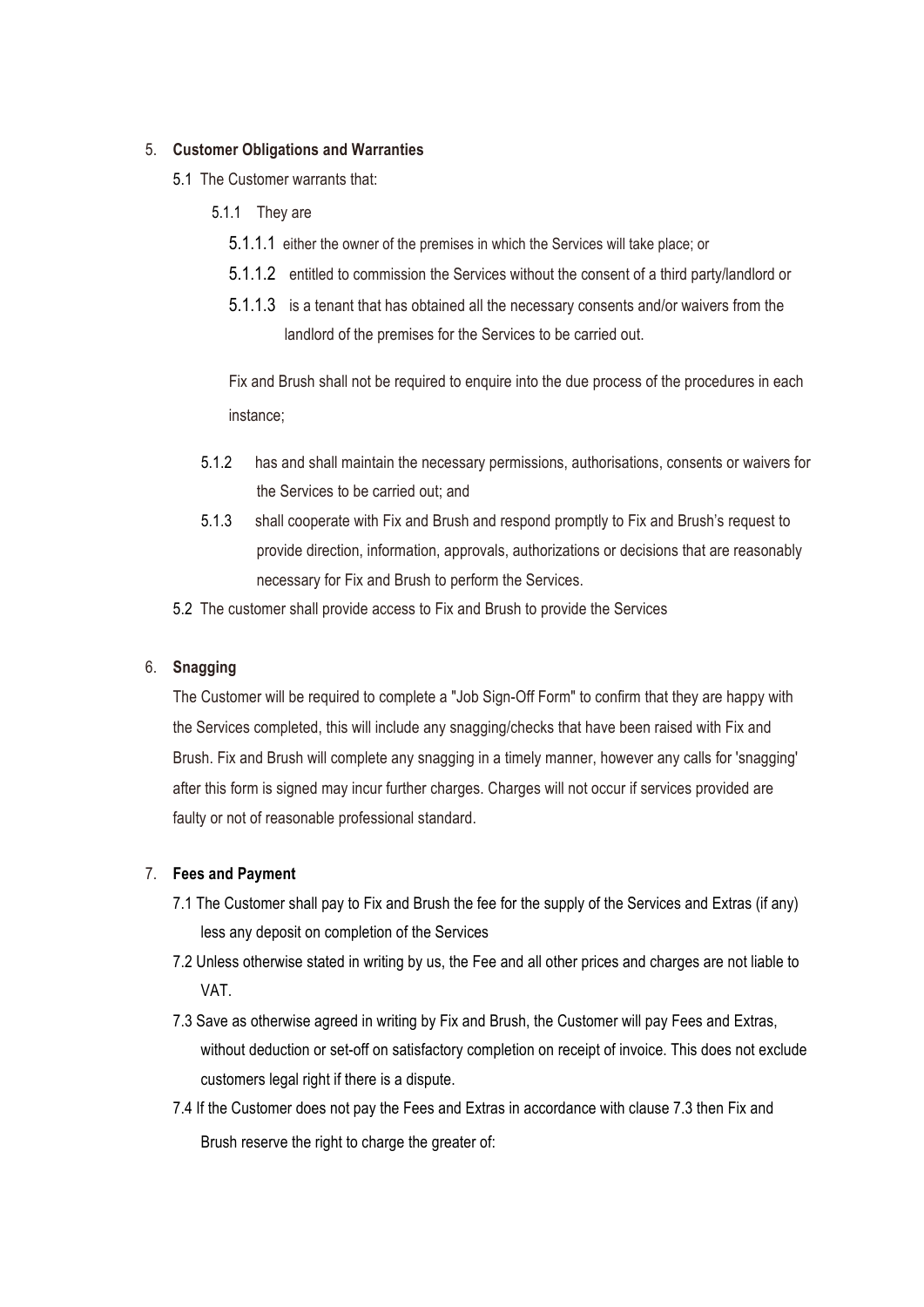- 7.4.1 Interest at the rate of 3% on any sum not paid from the date payment fell due to the date payment is made by the Customer
- 7.4.2 An administration charge of £35
- 7.5 Payment of any Fees and extras payable by the Customer shall be made by Cash or BACS only

## **Termination**

Please note 7.8 to 7.12 these clauses do not affect any statutory rights to cancel under the Consumer Contracts Regulations 2013

- 7.6 Fix and Brush shall continue to provide the Services to the Customer, subject to Conditions 7.7, until completion of the work.
- 7.7 The Customer may cancel the Services without charge provided that 48 hours' notice in writing is provided to Fix and Brush
- 7.8 Where the Customer terminates this contract with less than 48 hours notice a charge of 50% of the sum shown on the Quotation shall be payable by the Customer to Fix and Brush
- 7.9 The Customer or Fix and Brush may terminate the Services with immediate effect if the other party commits a breach of these Terms and Conditions which (if capable of remedy) is not remedied within 30 days from the giving of written notice to the other party of such a breach.
- 7.10 Where a Customer terminates this this contract under clause 6.4 after the Services have commenced the Customer shall pay to Fix and Brush (without prejudice to any other rights which Fix and Brush or the Customer may have) all Fees and Extras that have been invoiced prior to the date of the giving of the notice, together with all Fees and Extras payable in respect of the period up to the termination date.
- 7.11 Notwithstanding termination of the Services the rights of the parties accrued prior to the date of termination shall not be affected; and
- 7.12 Where this contract constitutes a cancellable contract pursuant to the Consumer Contracts Regulations 2013, the Customer will have the right to cancel the contract within 14 days of the formation of the contract, but the Customer will not have the right to cancel the contract:
	- 7.12.1 Where the performance of the Housework has commenced.
	- 7.12.2 Where the Services are to be performed at the Customers request on an emergency or expedited basis in which case the Customer shall have waived their rights to cancel to the fullest extent permitted by law.

#### 8. **Complaints**

In the event of the Customer being dissatisfied with the service they have received from Fix and Brush, we request the Customer to contact the Fix and Brush ideally within 4 days of completion or as soon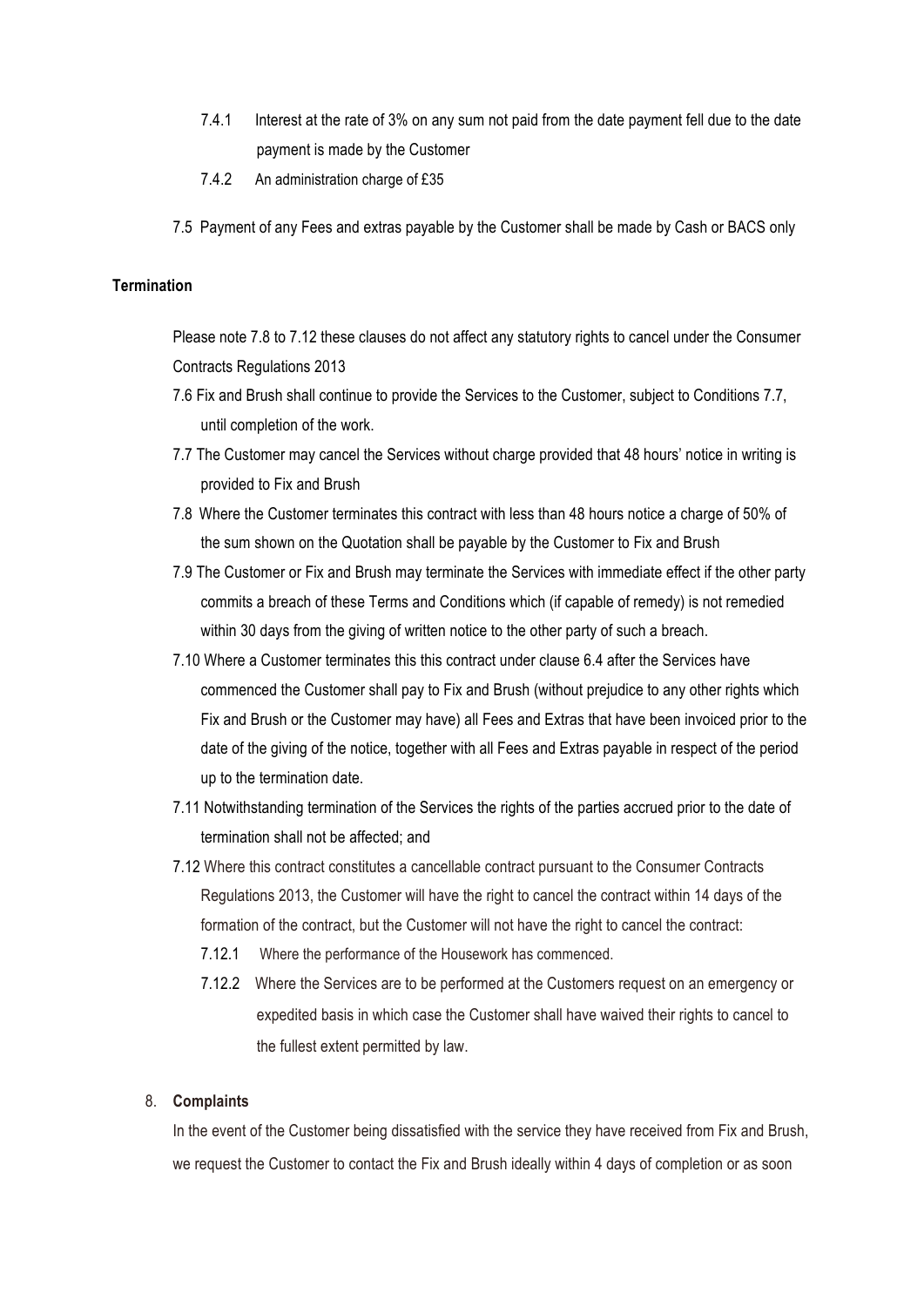as reasonably practical. Fix and Brush will endeavour to ensure that all your concerns and complaints are resolved quickly and amicably.

#### 9. **Limitation of Liability**

- 9.1 Fix and Brush warrant that they will provide the Services with reasonable care and skill.
- 9.2 Save as expressly provided in these Terms, all warranties, conditions or other terms implied by statute or by common law in connection with the supply of the Services are excluded to the fullest extent permitted by law.
- 9.3 We shall not be liable for the following loss or damage, howsoever caused and whether or not foreseeable:-
	- 9.3.1loss of profits, business or revenue, whether suffered by you or any other person;
	- 9.3.2special, indirect, incidental or consequential loss, whether suffered by you or any other person;
	- 9.3.3any losses arising by reason of any events or other matters beyond the reasonable control of Fix and Brush preventing the performance by Fix and Brush of any obligation under these Terms, provided that Fix and Brush shall use all reasonable endeavours to eliminate or overcome any of such causes and to resume performance of our obligations with all possible speed;
	- 9.3.4any losses resulting from your failure to comply with an recommendations made by Fix and Brush or from any defects in the Customer's premises, fixtures and fittings, equipment, installations and goods; and
		- 9.3.5any losses resulting from any act or default on the part of the personnel supplying the Services that arises from matters outside the scope of our duties under these Terms.
- 9.4 Where it is agreed between the Customer and Fix and Bruch that parts and materials are to be stored at a place nominated by the Customer, this shall be at the Customers own risk.
- 9.5 Any materials supplied, are subject to their own manufacturer's warranty and guarantee. The Customer agrees that Fix and Brush are not liable for the installation of any faulty items supplied by the Customer where it was not reasonably apparent that the item was faulty before installation. If such an item is faulty at installation or becomes faulty after installation, The Customer agrees to contact the manufacturer direct and claim under the manufacturer's warranty and guarantee.
- 9.6 Nothing in these Terms shall purport to exclude or restrict our liability for death or personal injury resulting directly from negligence by Fix and Brush in carrying out the Services.
- 10. **Equality Policy**